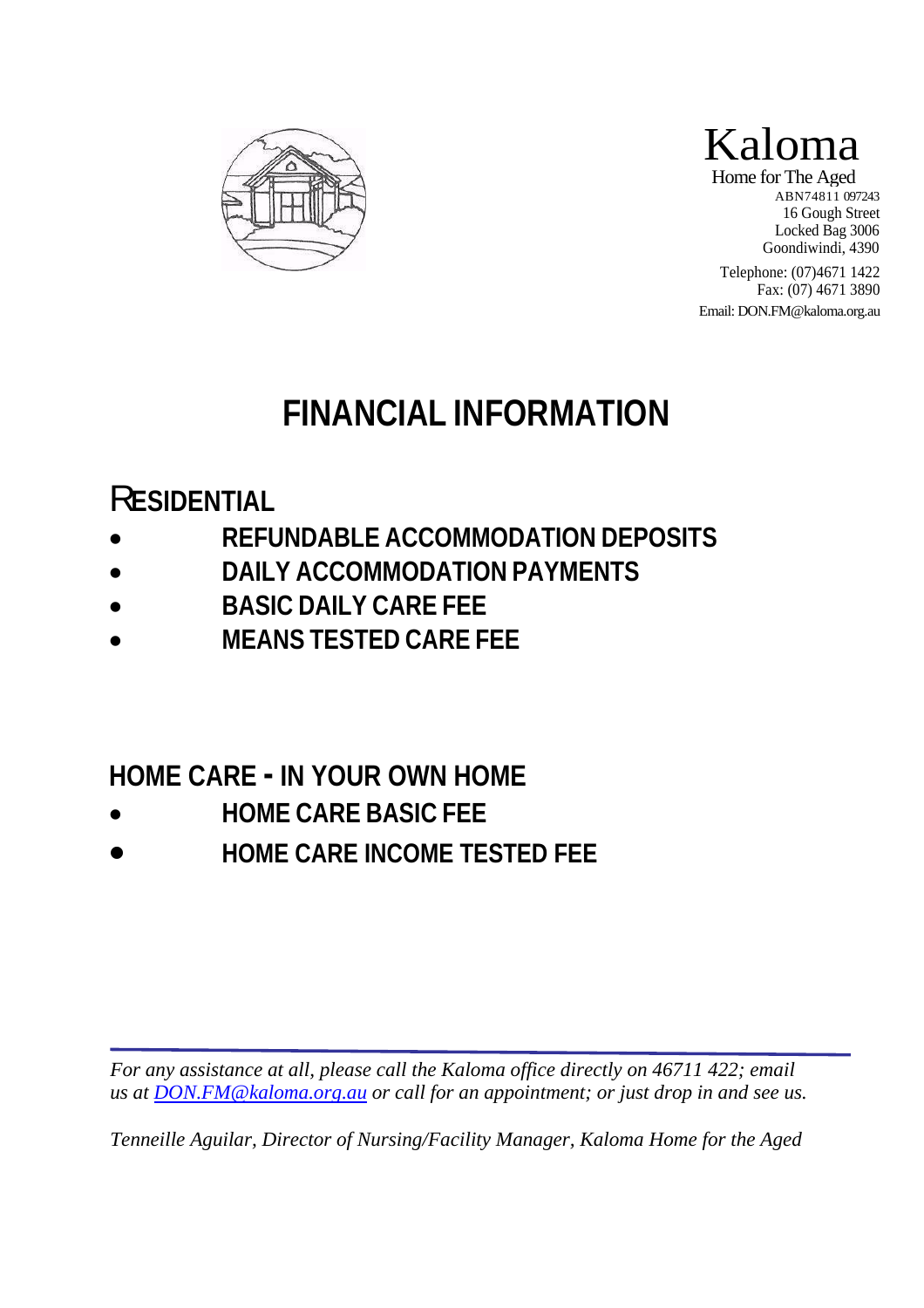## **Access for Financially Disadvantaged Persons**

Everyone is welcome at Kaloma irrespective of financial means. Full pensioners with no assets are able to access a room at Kaloma for a basic daily fee and no lump sum. Admission to Kaloma is not based on your ability to pay a lot of money in a lump sum.

For those elders who have the 'income and assets to pay' the government will determine if you are eligible to pay a refundable accommodation deposit or not. The following explains what each fee/cost may be applicable. I encourage everyone to phone me Tenneille Aguilar at Kaloma to discuss your personal financial circumstances.

#### **RESIDENTIAL AGED CARE - PERMANENT Refundable Accommodation Deposit and Fees**

All 80 bedrooms have ensuites and come with a television and small fridge,

Kaloma's current bed prices are;

- 1. \$400,000 (24.5 26 square metre rooms)
- 2. \$450,000 (28 square metre rooms) additional shelving, writing desk
- 3. \$550,000 (42 square metres rooms) with a sitting room and small kitchenette.

If you are assessed as not having the means to pay a RAD then all you pay is the basic daily care fee set by the Government .

The bed price is called a Refundable Accommodation Deposit (RAD) and is dependent upon your income and assets which are assessed by CentreLink or Dept Veterans Affairs. If you are required to pay a RAD there are a number of options as to how you pay it. You have the right to make the decision not to disclose your income and assets to the Australian Government however this will impact your means tested care fee (see below.

A Refundable Accommodation Deposit (RAD) can be paid in full as a lump sum; as a Daily Accommodation Payment (DAP) or as a combination of both ie part lump sum and part DAP (refer to table below).

The daily accommodation payment (DAP) is calculated on the outstanding amount of RAD and the maximum permissible interest rate (MPIR) set by the Department of Health. Currently this interest rate is set at from  $1<sup>st</sup>$  January 2021 is 4.02%. This interest rate is reviewed quarterly. The interest rate you are admitted at stays with you for the term of your stay at Kaloma.

If you select a room with a bed price of \$400,000 and pay a lump sum of \$200,000 lump sum, then you will be required to pay interest on the outstanding \$200,000 which will be deducted from the lump sum you have paid. You can pay the balance at any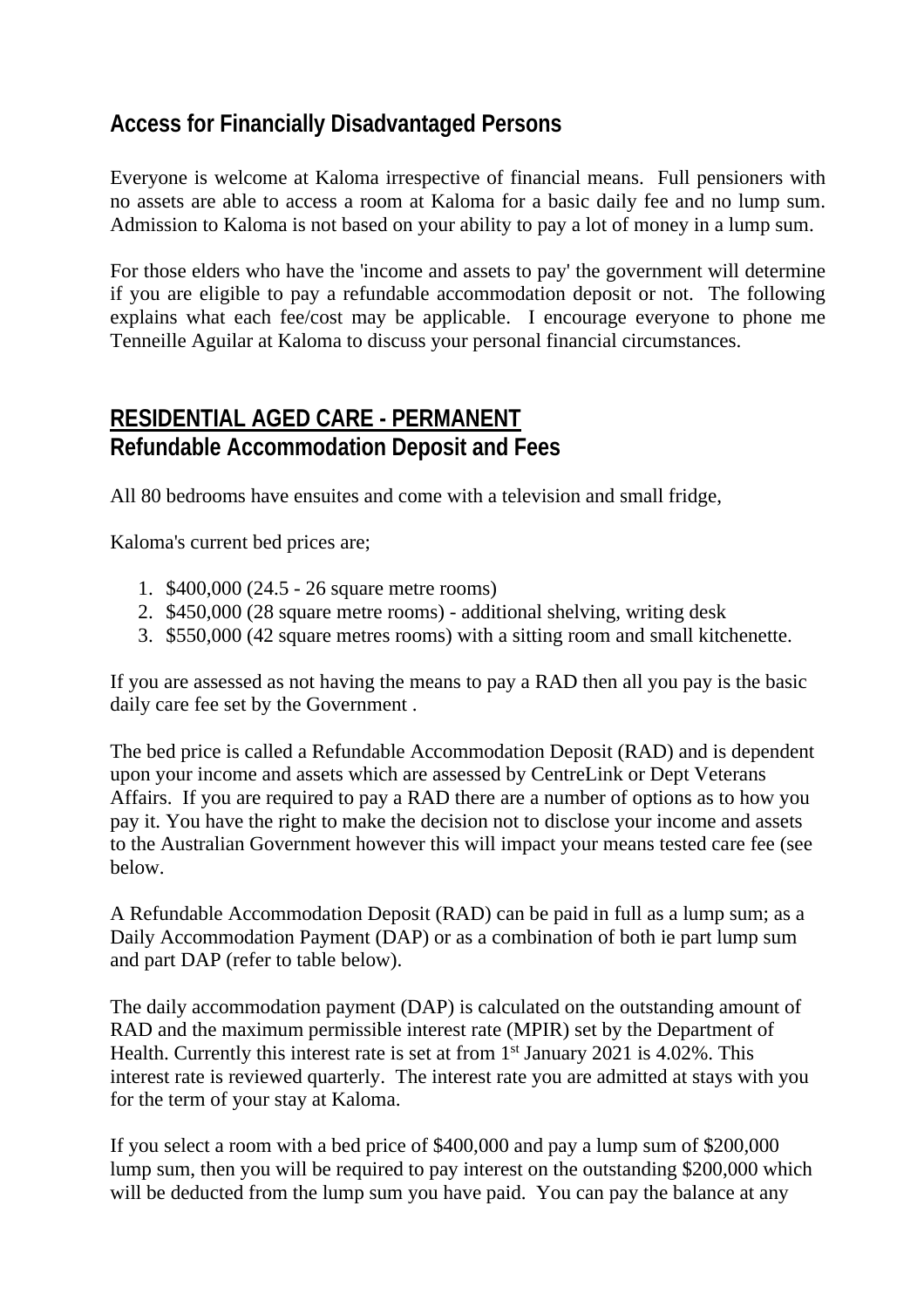time as a lump sum and cease paying interest. Kaloma's Board has taken the decision to deduct these sums from the lump sum to ensure that you are not put under financial pressure to find lump sums every month. A more secure and relaxed option for you in our view.

Residents have 28 days from the date of admission to make the decision as to the payment option for refundable accommodation deposit (RAD) if you have the assets to pay one. However, interest is payable from the date of admission.

All incoming residents must be left with assets of \$51,000 before assessable to pay a RAD. The Australian government (not Kaloma) makes the assessment of your income and assets to determine if you have to pay a RAD or not. You will not be asked to pay a RAD if CentreLink/Veterans Affairs assess you as not having the means to do so.

From 1st July 2014 the distinction between high and low care ceased (with the exception of respite / temporary care) with all new permanent residents assessed for eligibility to pay a refundable accommodation deposit. The My Aged Care website and Kaloma's website www.kaloma.org.au state Kaloma's RADs and payment options. On this site their is a calculator that you can use to determine what you may be expected to pay upon entering permanent residential aged care.

If your assets are below \$173,075.20 then you will be deemed by government to be a 'low means' resident. Please check the My Aged Care and CentreLink websites for further information. If 'low means', then different rules apply and you may only have to pay your assets less \$51,000 or a daily accommodation contribution amount.

The remaining balance of the accommodation deposit is repaid within 14 days of receipt by Kaloma of the Grant of Probate or notification of a Solicitor appointed to manage the Will.

#### **Basic Daily Care Fee**

Is currently \$52.71 per day for residential care permanent and respite. The Department of Health. reviews the fees and supplements on 20th March and 20th September annually. This figure represents around 85% of the aged pension (less for Veteran Affairs pensioners). Every resident pays a Basic Daily Care Fee which is invoiced monthly.

#### **Means Tested Care Fee**

From 1st July 2014 the Australian government introduced the 'means tested care fee' (MTCF) which is a tax the aged care provider has to collect on behalf of the Commonwealth government. The amount is based on your combined income and assets and is assessed by CentreLink or Dept Veterans Affairs.

The current indexed annual cap is \$28, 338.71and will apply to a resident's means tested contribution to their care costs. The lifetime cap is \$68,012.98. Once you reach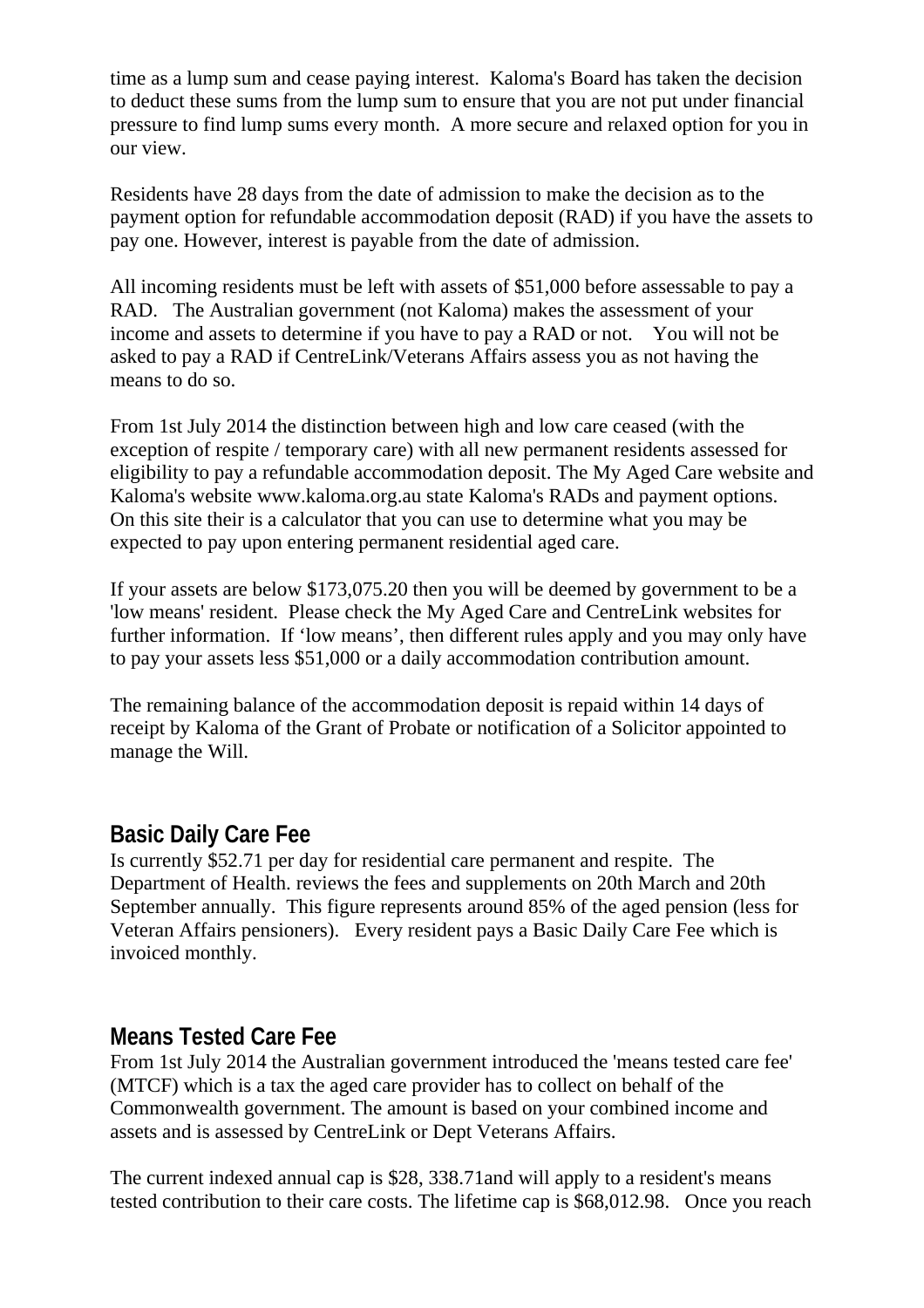your annual cap you will not recommence further payments until the anniversary of your admission. This figure includes any income tested fees you may have paid if you have been a home care package client with any service including Kaloma. Kaloma has no input into setting this fee which a tax collected by the aged care provider and payable to the Australian government. It may be 4-6 weeks from the time of admission that you will be advised of the means tested fee amount you will be required to pay. We urge you to have this assessment completed prior to admission to Kaloma if at all possible. However, your admission will not be delayed if you have not.

CentreLink determines that the first asset free area to be \$51,000. Your principle place of residents is counted as an asset if you live alone or live with a person who is 'not protected' under the legislation. Your home is The principle place of residence is not considered an asset if it is occupied by a protected person, which includes for example, a spouse or a person living in the home for 2 years if they are your carer and on a means tested pension. If it is your parent, sibling or grandchild then if they have lived there for 5 years and is eligible for a means tested support payment. More information is available at https://www.humanservices.gov.au/individuals/enablers/aged-care-means-testresidential-care/38211

#### **Residential Respite (temporary / holiday care in Kaloma)**

The only fee payable is the basic daily care fee for respite care which is temporary care. Legislation permits you to have 63 days cumulative in a financial year. If you are under Veterans Affairs - if you contact them prior to your respite booking, then it may be possible for up to 28 days of your respite stay to be funded by Veterans Affairs. It is your personal responsibility to contact Dept Veterans Affairs to apply for funded respite, not Kaloma's.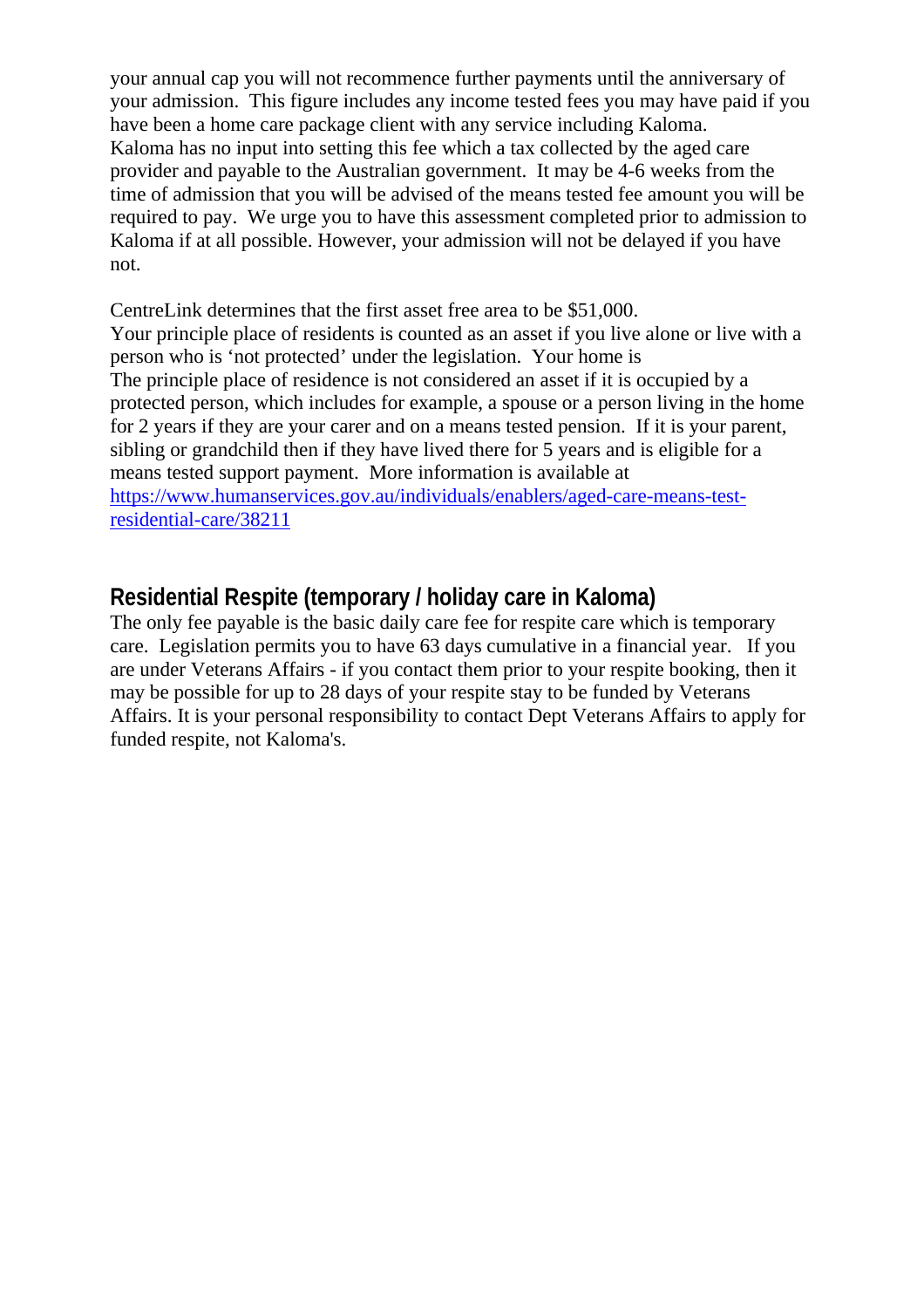**Standard entry arrangements for new residents are as below:** 

| <b>Assessment by Dept Human</b><br><b>Services</b>                                                                 | Refundable<br>Accommodation<br>Deposit (RAD)                           | <b>Daily Accommodation</b><br>Payment<br>(DAP)                                                                            | <b>Basic Daily Care</b><br>Fee                          |
|--------------------------------------------------------------------------------------------------------------------|------------------------------------------------------------------------|---------------------------------------------------------------------------------------------------------------------------|---------------------------------------------------------|
| <b>Fully Supported residents as</b><br>determined by Dept Health<br>- full pensioner with<br>assets under \$50,500 | Nil                                                                    | Nil                                                                                                                       | \$52.71 and unlikely<br>to pay a means test<br>care fee |
| With assets<br>$$51,000 - $173,075.20$                                                                             | As determined by<br><b>Dept Human Services</b>                         | As determined by<br><b>Dept Human Services</b>                                                                            | \$52.71 plus a<br>means tested care<br>fee              |
| With assets<br>\$171,535.20 and above for<br>residents selecting a \$400,00<br>room.                               | Left with \$51,000<br>assets - to pay bed<br>price RAD of<br>\$400,000 | \$44.05 per day if no<br>lump sum paid. If<br>lump sum paid then DAP<br>calculated on outstanding<br>balance of \$400,000 | \$52.71 plus a<br>means tested care<br>fee              |

## **NB: the means tested care fee is set by the Australian Government. We urge you to seek financial advice to determine what costs you will be required to pay.**

## **3. Your choice of option to suit you**

Check with your financial advisor and/or CentreLink as to the best option for your own situation.

Residents can opt to pay additional lump sums later if preferred. The Daily Accommodation Payment (DAP) will reduce accordingly. The DAP is payable while ever the resident lives in the aged care home. There will be no limit on the time frame for the DAP. The daily accommodation payment (DAP) is deducted monthly from any lump sum payment or monthly via invoice if you elect not to pay a lump sum deposit.

#### **Example: Payment Options for the Refundable Accommodation Deposit of \$400,000**

**Kaloma's room prices vary from \$400,000, \$450,000 and \$550,000 (lounge room, kitchenette)** 

**MPIR 4. 02% (set by Australian gov't) and reviewed quarterly. When admitted you retain the same interest rate at the time of permanent admission. Calculation** *ROUNDED AMOUNTS* 

**RAD - Lump sum deposit x MPIR % ÷365 days = DAP** 

**Example \$400,000 - \$200,000 = \$200,000 x 4.02% ÷ 365 days = \$22.03 =**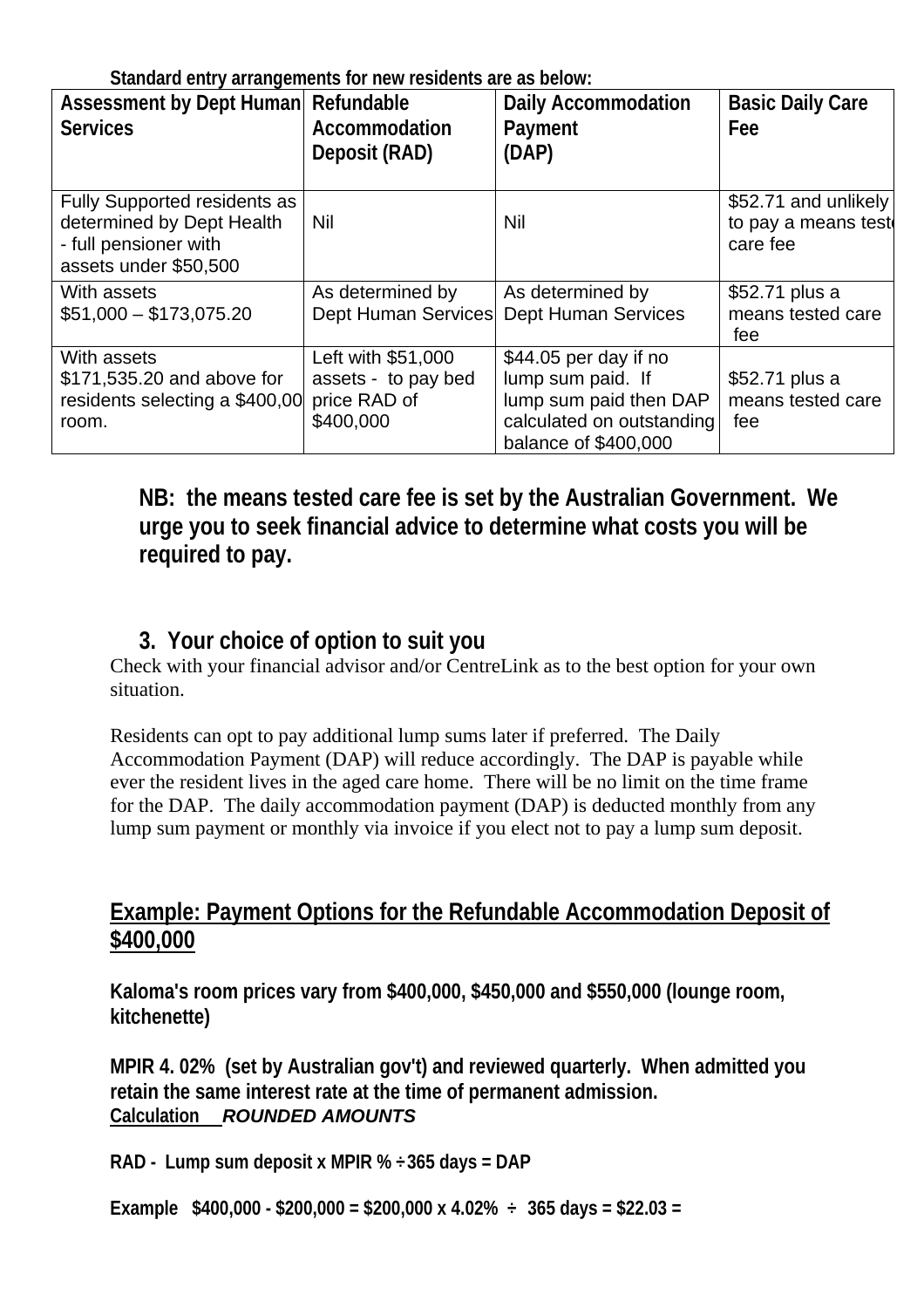**Annual DAP = \$8,040.95** 

| <b>Examples</b> | <b>RAD</b> | Lump<br>sum<br><b>RAD</b> | <b>Daily</b><br>DAP | <b>Annual</b><br><b>DAP</b> | <b>RAD</b><br><b>Refund</b> | <b>RAD</b><br><b>Refund</b> | <b>RAD</b><br><b>Refund</b> | <b>RAD</b><br><b>Refund</b> |
|-----------------|------------|---------------------------|---------------------|-----------------------------|-----------------------------|-----------------------------|-----------------------------|-----------------------------|
|                 |            | payment                   |                     |                             | <b>Year 1</b>               | Year 2                      | Year 3                      | Year 4                      |
|                 |            |                           |                     |                             | \$                          |                             | ۰TD.                        | \$                          |
| Option 1        | \$400,000  | Pay in Full               | nil                 | $\Omega$                    | \$400,000                   | \$400,000                   | \$400,000                   | \$400,000                   |
| Option 2        | \$400,000  | \$300,000                 | \$11.01             | \$4,020                     | \$295,980                   | \$284,082                   | \$287,700                   | \$276,280                   |
| Option 3        | \$400,000  | \$200,000                 | \$22.02             | \$8,040                     | \$191.960                   | \$184,244                   | \$176.838                   | \$169,730                   |
| Option 4        | \$400,000  | \$100,000                 | \$33.04             | \$12,060                    | \$87,940                    | \$84,405                    | \$81,012                    | \$77,756                    |
| Option 5        | \$400,000  | nil                       | \$44.05             | \$16,080                    |                             |                             |                             |                             |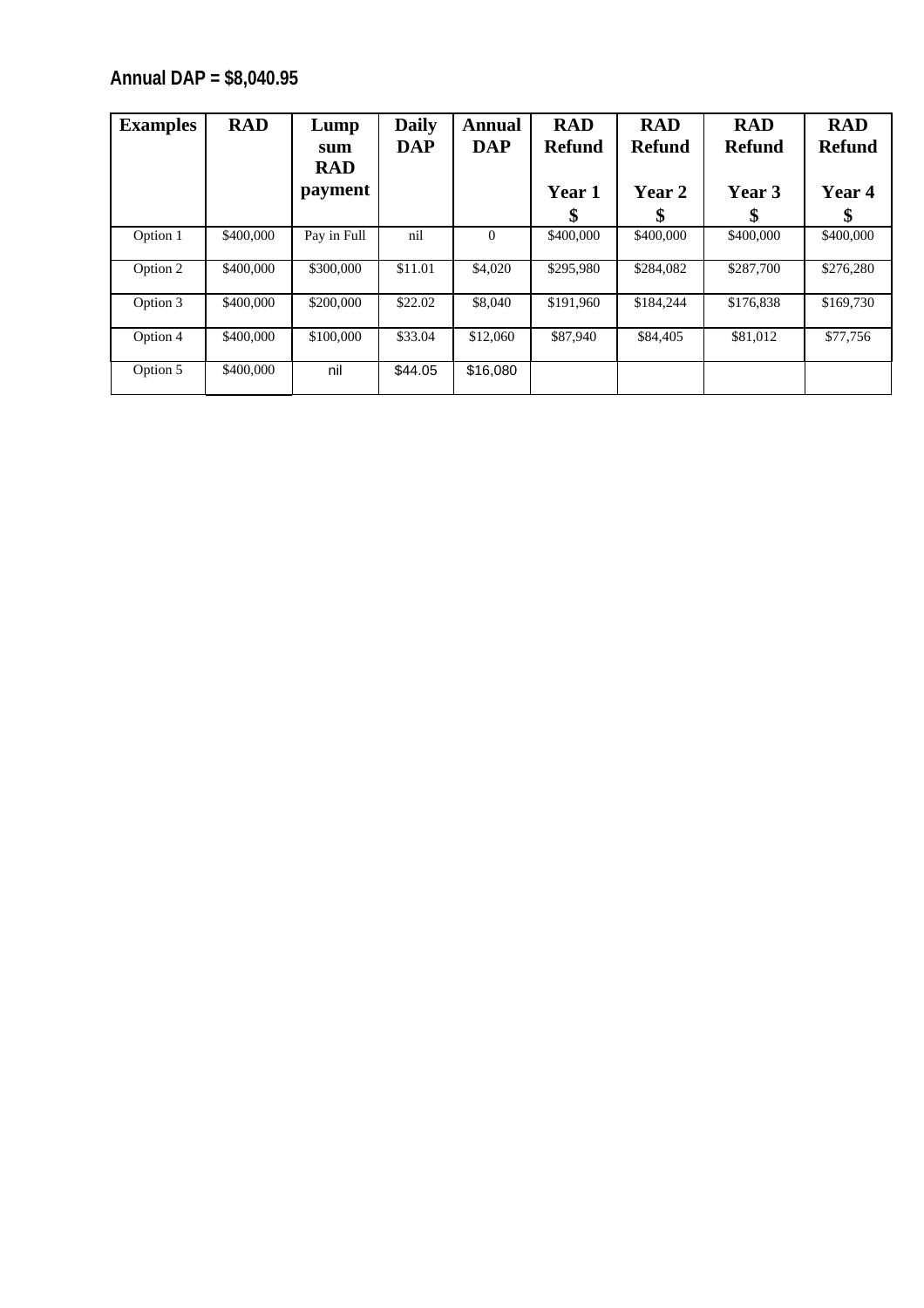## **Additional Services**

Additional services to all residents. Services are based on cost recovery. Menu Choices cost \$15.00 per day; Beer/Wine with meal \$4.00 and Staff Assistance to appointments if family unable to \$52.00 per hour. Kaloma expects that residents opting for Menu Choices that this will be an ongoing additional service, not a day by day, due to the need to order food. Additional services are provided only when a resident/representative elects to opt-in to this. If you wish to have a service provided to you eg. massage or beauty therapy to name a few then please just ask at Reception.

#### **High and Low Care**

From 1st July 2014 the distinction ceases between low and high care for the purposes of paying an accommodation deposit. Residents have for many years been able to age-inplace at Kaloma. As your care needs increase it will not cost you more to stay at Kaloma. We apply to the Department of Health for additional funding to provide your care. The term High and Low care refers to respite (temporary) stays.

#### **Dementia Care**

Kaloma has an 18-bed secure dementia unit called Brigalow Wing which is staffed by well trained and devoted staff experienced in the care of elders with dementia. Not all residents who have dementia require Brigalow Wing, particularly if the person is not at risk of wandering away from Kaloma, but we work with family if the need is identified that Brigalow Wing will best suit the resident's emotional needs with a higher staffing ratio and longer hours of Lifestyle Support. There is no additional cost to residing in Brigalow Wing.

## **HOME CARE - IN YOUR OWN HOME**

The goal of in-home care in your own home is to support you to stay in your own home for as long as possible. The cost of home care to the client is set by the Department of Health and the My Aged Care allocation of level of package.

- Level 1  $$ 9.72$  per day
- $\bullet$  Level 2 \$10.28 per day
- $\bullet$  Level 3 \$10.57 per day
- $\bullet$  Level 4 \$10.85 per day

Fees are charged on a monthly basis in advance. Payment of the Basic care fee is negotiable with Kaloma.

Income Tested Fees may be payable for part and non-pensioners. This is in addition to the care fee. This is a tax Kaloma is required to collect on behalf of the government and is not negotiable as these funds are deducted by government subsidy from the subsidy paid to Kaloma.

• Part Pensioner may be required to pay up to \$5,667.73 per annum of \$15.57 daily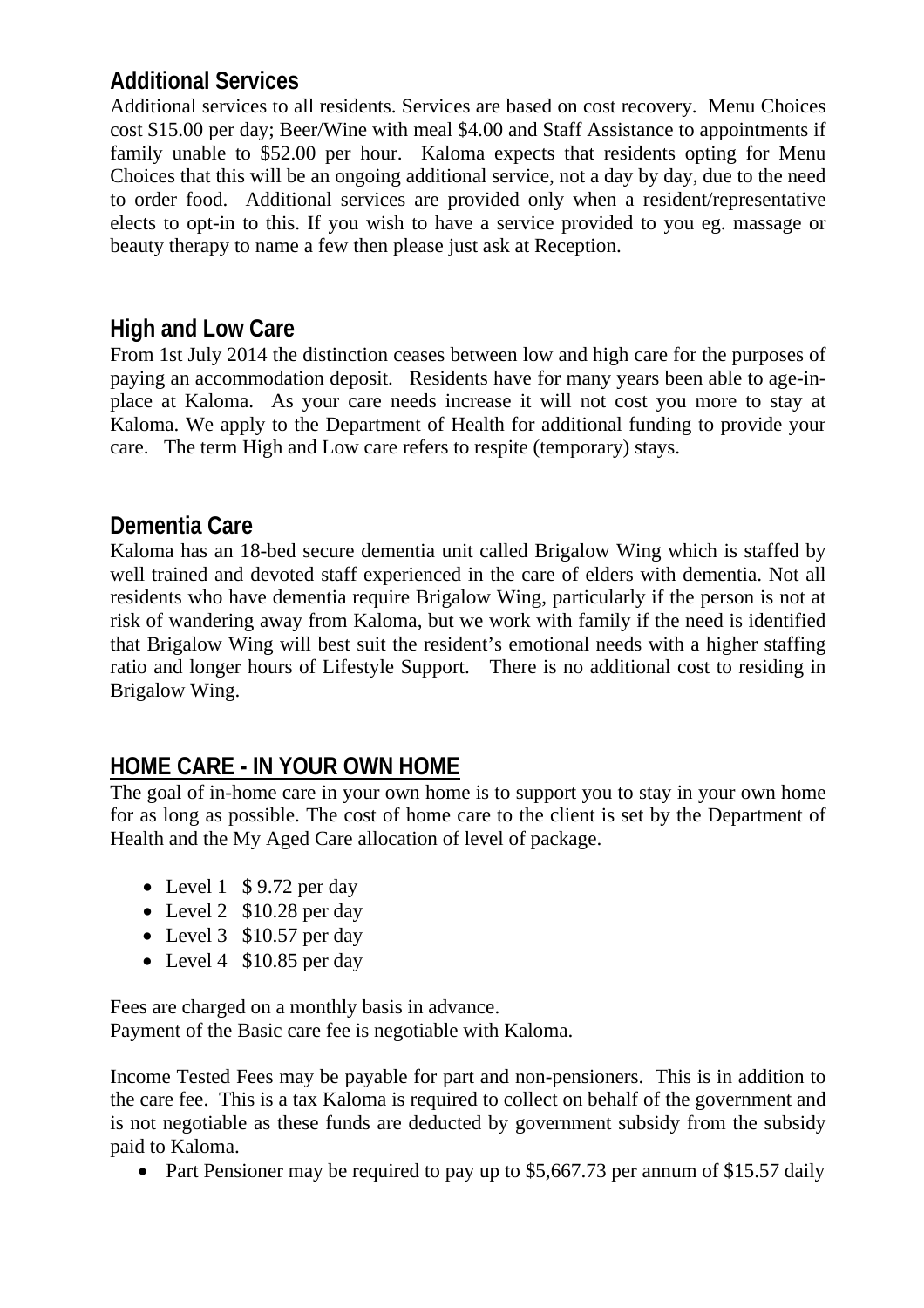• Non-pensioners may be required to pay up to \$11,335.48 per annum or \$31.41daily.

Home care services are based on a budget which each client/representative is provided with on a monthly basic. Unspent funds accrue with any monies unspent returned to government. The home care program is based on a budget and is subsidised by the Australian Government at differing levels dependent on what level of home care package the Aged Care Assessment Team (ACAT) has assessed you at. You determine what support and services you require to meet your needs on the home care program this is called Consumer Directed Care.

*Government determines that there are four levels of support which it describes as*:

- $\bullet$  Home Care Level 1 basic care needs
- $\bullet$  Home Care Level 2 low level care needs
- $\bullet$  Home Care Level 3 intermediate care needs
- $\bullet$  Home Care Level 4 high care needs

Level 1 is funded by government at \$24.46 per day Level 2 is funded by government at \$43.03 per day Level 3 is funded by government at \$93.63 per day Level 4 is funded by government at \$141.94 per day

Please also note that the Home Care is income tested fee relates only to Home Care and the Means Tested Care Fee relates only to Residential Permanent.

NB: It is important to note that any income tested fees paid on a home care package are deducted by government from your permanent resident fees and lifetime cap.

#### **Centrelink and Financial Advice**

We strongly recommend that you seek financial advice on the best ways to arrange your means tested care fee, refundable accommodation deposit and daily accommodation payments and if home care then your income tested fee.

We encourage you to discuss your personal situation and fees queries with the free services of the Department of Human Services Financial Information Service – details as follows,

#### **Department of Human Services' Financial Information Service (FIS)**

Ask for a Financial Information Services Officer **telephone 132 300**